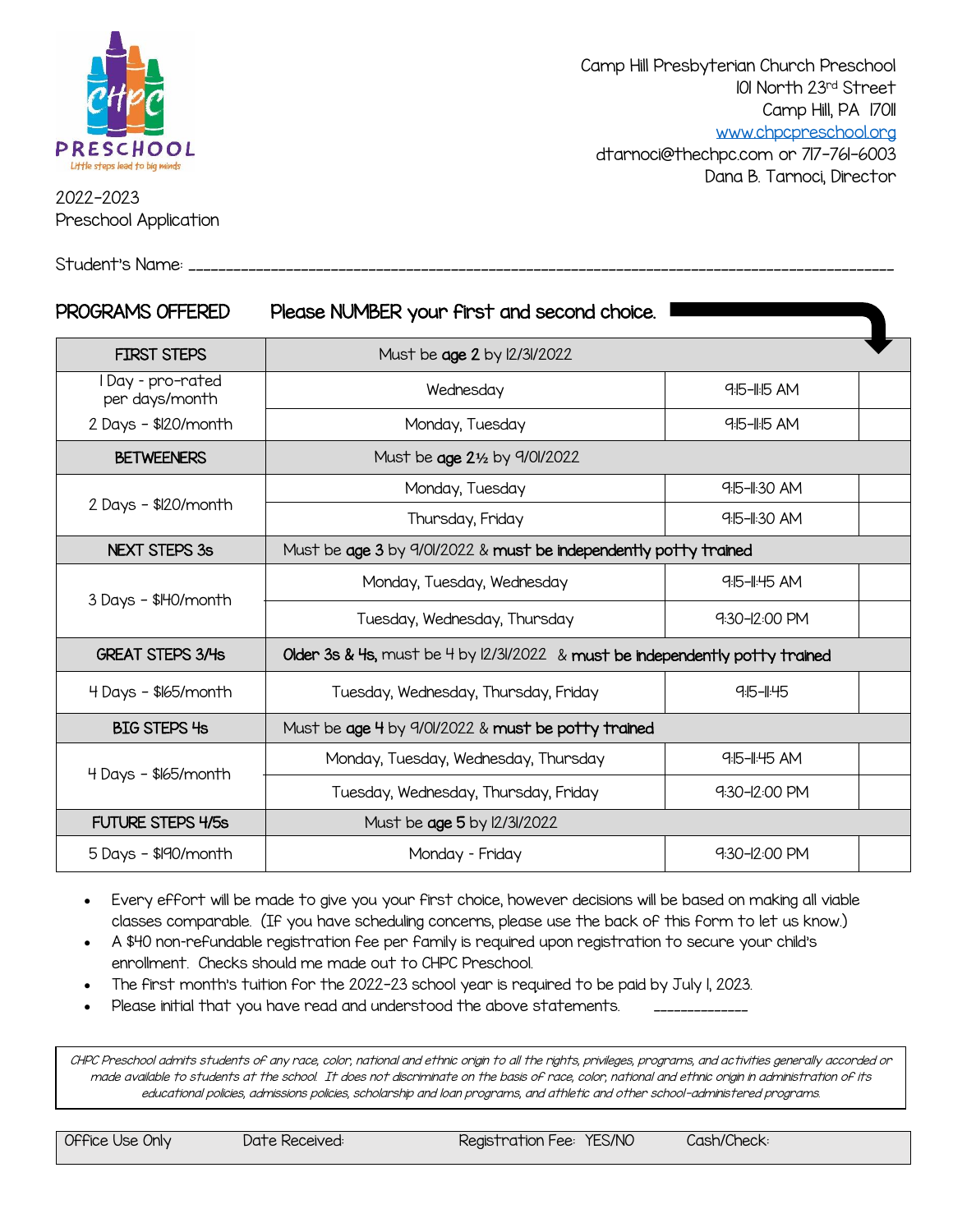| PRESCHOOL<br>Little steps lead to big minds       | Name you want written in the class for recognition _____________________________ |                                                                       |  |        |  |  |  |
|---------------------------------------------------|----------------------------------------------------------------------------------|-----------------------------------------------------------------------|--|--------|--|--|--|
| Date of birth ___________________________________ |                                                                                  | Male ________________ Female ________________                         |  |        |  |  |  |
|                                                   |                                                                                  |                                                                       |  |        |  |  |  |
|                                                   |                                                                                  |                                                                       |  |        |  |  |  |
|                                                   |                                                                                  |                                                                       |  |        |  |  |  |
| Primary Phone ______________________________      |                                                                                  | Secondary Phone ______________________________                        |  |        |  |  |  |
|                                                   |                                                                                  |                                                                       |  |        |  |  |  |
|                                                   |                                                                                  |                                                                       |  |        |  |  |  |
| Primary Phone _____________________________       |                                                                                  | Secondary Phone _____________________________                         |  |        |  |  |  |
|                                                   |                                                                                  |                                                                       |  |        |  |  |  |
|                                                   |                                                                                  |                                                                       |  |        |  |  |  |
|                                                   |                                                                                  | Have any of your children been enrolled in the CHPC Preschool before? |  | YES/NO |  |  |  |
|                                                   |                                                                                  | Has your child been enrolled in any other preschool program/daycare?  |  | YES/NO |  |  |  |
|                                                   |                                                                                  |                                                                       |  |        |  |  |  |
|                                                   |                                                                                  |                                                                       |  |        |  |  |  |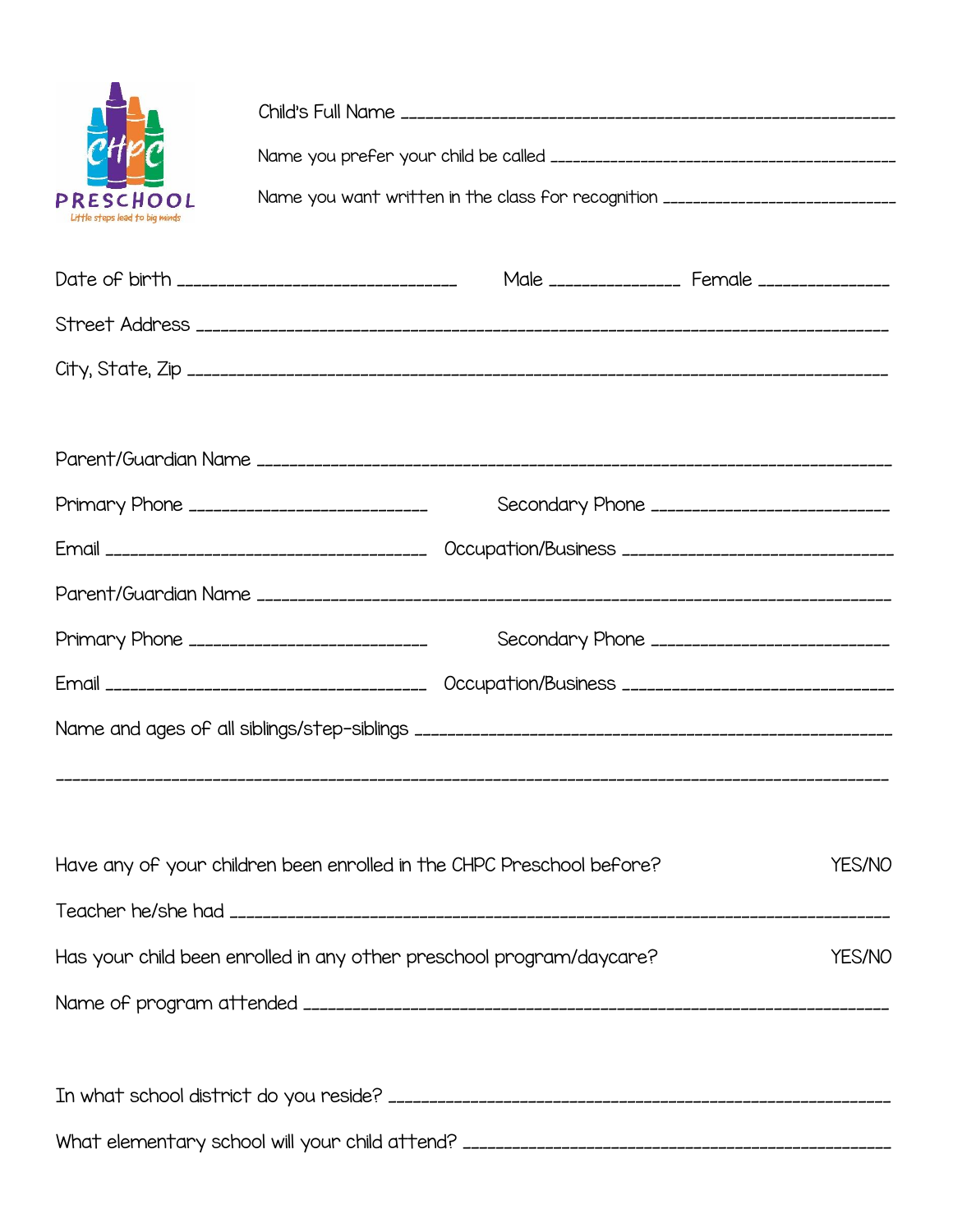$HEALTH ASSEMENT$  – It is the expectation of CHPC Preschool that each child receives annual physicals and is up to date on their vaccinations. Please provide a copy of your child's immunization record at the start of the school year.

| Is your child up to date with their vaccinations?                                                  | YES/NO                               |  |  |  |
|----------------------------------------------------------------------------------------------------|--------------------------------------|--|--|--|
| Does your child receive annual physicals?                                                          |                                      |  |  |  |
| Does your child have any physical condition or illness that requires ongoing supervision/treatment |                                      |  |  |  |
|                                                                                                    |                                      |  |  |  |
| Is your child independently potty trained?                                                         | YES/NO                               |  |  |  |
|                                                                                                    |                                      |  |  |  |
| Does your child have any special needs?                                                            | YES/NO                               |  |  |  |
|                                                                                                    |                                      |  |  |  |
| Does your child have an IEP?                                                                       | YES/NO                               |  |  |  |
|                                                                                                    |                                      |  |  |  |
| Does your child have any allergies?                                                                | YES/NO                               |  |  |  |
|                                                                                                    |                                      |  |  |  |
|                                                                                                    |                                      |  |  |  |
| Are any medications prescribed?                                                                    | YES/NO                               |  |  |  |
| If yes, please list .                                                                              |                                      |  |  |  |
| Please list any foods that you do not want your child to eat for religious or cultural reasons:    |                                      |  |  |  |
| LANGUAGE SKILLS                                                                                    |                                      |  |  |  |
| Does your child speak English?                                                                     | YES/NO                               |  |  |  |
| If yes, what is the level of fluency?                                                              | FLUENT/SOME BASIC WORDS (circle one) |  |  |  |
| Does your child understand English?                                                                | YES/NO                               |  |  |  |
| If yes, what is the level of fluency?                                                              | FLUENT/SOME BASIC WORDS (circle one) |  |  |  |
|                                                                                                    |                                      |  |  |  |
|                                                                                                    |                                      |  |  |  |

\_\_\_\_\_\_\_\_\_\_\_\_\_\_\_\_\_\_\_\_\_\_\_\_\_\_\_\_\_\_\_\_\_\_\_\_\_\_\_\_\_\_\_\_\_\_\_\_\_\_\_\_\_\_\_\_\_\_\_\_\_\_\_\_\_\_\_\_\_\_\_\_\_\_\_\_\_\_\_\_\_\_\_\_\_\_\_\_\_\_\_\_\_\_\_\_\_\_\_\_\_